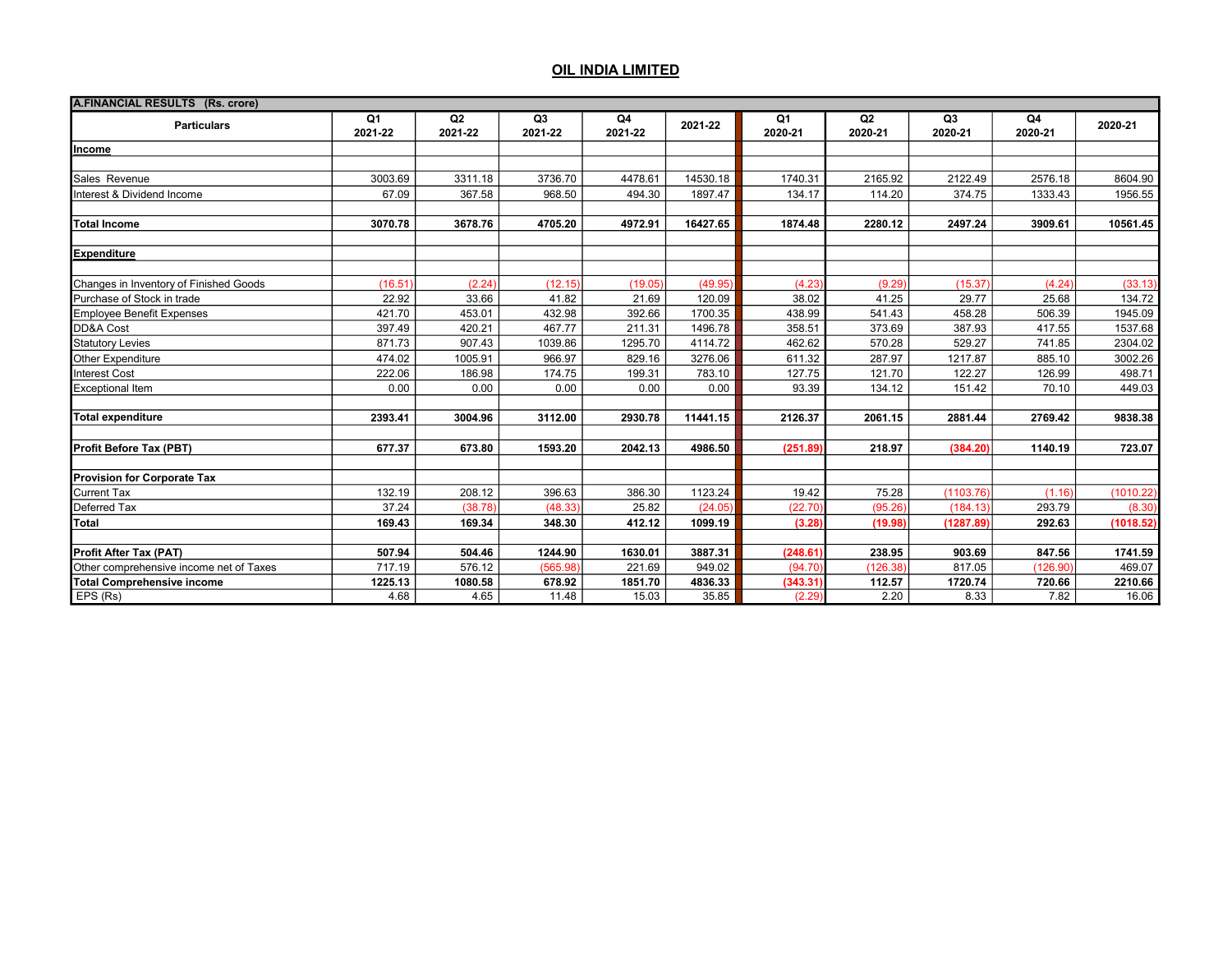| <b>B.PHYSICAL QTY</b> |         |         |                |         |         |         |         |                |         |         |
|-----------------------|---------|---------|----------------|---------|---------|---------|---------|----------------|---------|---------|
|                       | Q1      | Q2      | Q <sub>3</sub> | Q4      | 2021-22 | Q1      | Q2      | Q <sub>3</sub> | Q4      | 2020-21 |
| <b>Particulars</b>    | 2021-22 | 2021-22 | 2021-22        | 2021-22 |         | 2020-21 | 2020-21 | 2020-21        | 2020-21 |         |
| 1. Production         |         |         |                |         |         |         |         |                |         |         |
| Crude Oil (MMT)       |         |         |                |         |         |         |         |                |         |         |
| - Excl JV             | 0.742   | 0.753   | 0.749          | 0.743   | 2.987   | 0.746   | 0.739   | 0.741          | 0.710   | 2.937   |
| -JV                   | 0.003   | 0.003   | 0.002          | 0.002   | 0.011   | 0.003   | 0.003   | 0.003          | 0.003   | 0.012   |
| Condensate            | 0.003   | 0.004   | 0.003          | 0.003   | 0.013   | 0.003   | 0.004   | 0.004          | 0.004   | 0.015   |
| Total (incl. JV)      | 0.748   | 0.760   | 0.754          | 0.748   | 3.011   | 0.752   | 0.746   | 0.748          | 0.717   | 2.964   |
| Gas (BCM)             |         |         |                |         |         |         |         |                |         |         |
| - Excl JV             | 0.675   | 0.759   | 0.755          | 0.703   | 2.892   | 0.650   | 0.592   | 0.628          | 0.610   | 2.480   |
| -JV                   | 0.036   | 0.048   | 0.038          | 0.031   | 0.153   | 0.032   | 0.046   | 0.045          | 0.039   | 0.162   |
| Total (incl. JV)      | 0.711   | 0.807   | 0.793          | 0.734   | 3.045   | 0.682   | 0.638   | 0.673          | 0.649   | 2.642   |
|                       |         |         |                |         |         |         |         |                |         |         |
| O+OEG (MMT)           | 1.459   | 1.567   | 1.547          | 1.482   | 6.056   | 1.434   | 1.384   | 1.421          | 1.366   | 5.606   |
| LPG (TMT)             | 7.696   | 7.264   | 9.384          | 8.896   | 33.240  | 8.376   | 8.291   | 8.532          | 8.711   | 33.910  |
| 2.Purchases           |         |         |                |         |         |         |         |                |         |         |
| Gas (BCM)             |         |         |                |         |         |         |         |                |         |         |
| - Purchase Gas        | 0.044   | 0.070   | 0.045          | 0.026   | 0.185   | 0.053   | 0.058   | 0.057          | 0.049   | 0.217   |
|                       |         |         |                |         |         |         |         |                |         |         |
| 3.Sales               |         |         |                |         |         |         |         |                |         |         |
| Crude Oil (MMT)       |         |         |                |         |         |         |         |                |         |         |
| - Excl JV             | 0.716   | 0.732   | 0.722          | 0.729   | 2.899   | 0.728   | 0.718   | 0.716          | 0.696   | 2.859   |
| -JV                   | 0.003   | 0.004   | 0.002          | 0.002   | 0.012   | 0.003   | 0.002   | 0.003          | 0.003   | 0.011   |
| Condensate            | 0.003   | 0.003   | 0.002          | 0.002   | 0.010   | 0.002   | 0.004   | 0.004          | 0.004   | 0.014   |
| Total (incl. JV)      | 0.722   | 0.739   | 0.727          | 0.733   | 2.921   | 0.733   | 0.724   | 0.723          | 0.703   | 2.884   |
| Gas Sales (BCM)       |         |         |                |         |         |         |         |                |         |         |
| - Excl JV             | 0.524   | 0.576   | 0.558          | 0.505   | 2.163   | 0.505   | 0.449   | 0.485          | 0.468   | 1.907   |
| - Purchase Gas        | 0.044   | 0.070   | 0.045          | 0.026   | 0.185   | 0.053   | 0.058   | 0.057          | 0.049   | 0.217   |
| - JV                  | 0.040   | 0.027   | 0.030          | 0.026   | 0.123   | 0.022   | 0.044   | 0.041          | 0.038   | 0.145   |
| Total (incl. JV)      | 0.608   | 0.674   | 0.632          | 0.557   | 2.471   | 0.580   | 0.551   | 0.583          | 0.555   | 2.269   |
| LPG (TMT)             |         | 7.491   |                |         | 33.094  |         |         |                |         | 34.077  |
|                       | 7.522   |         | 9.443          | 8.638   |         | 8.402   | 8.383   | 8.614          | 8.678   |         |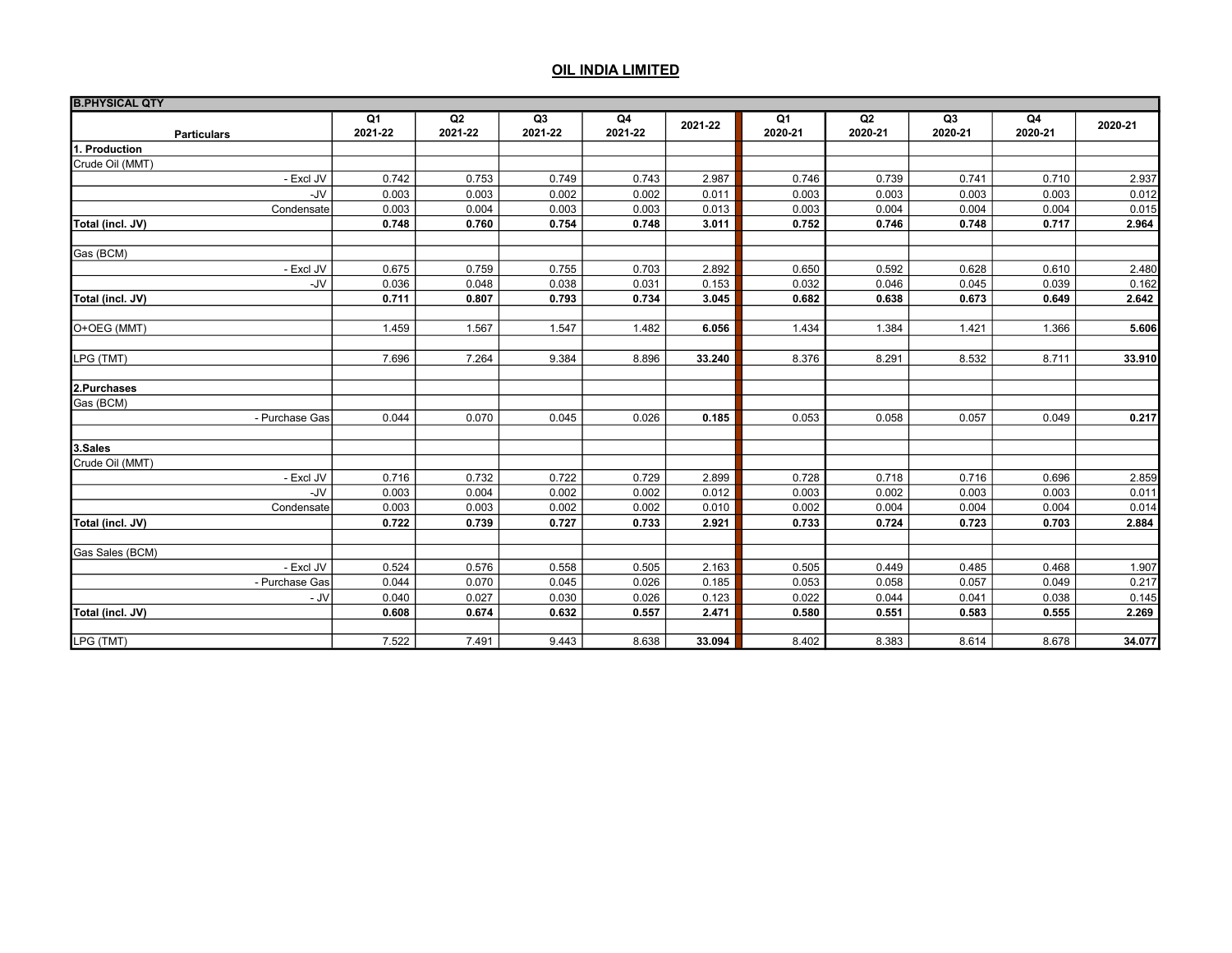| <b>C. FINANCIAL FIGURES (Rs. crore)</b> |                      |               |               |                  |          |               |                           |               |               |         |
|-----------------------------------------|----------------------|---------------|---------------|------------------|----------|---------------|---------------------------|---------------|---------------|---------|
| <b>Particulars</b>                      | <b>Q1</b><br>2021-22 | Q2<br>2021-22 | Q3<br>2021-22 | Q4<br>2021-22    | 2021-22  | Q1<br>2020-21 | Q <sub>2</sub><br>2020-21 | Q3<br>2020-21 | Q4<br>2020-21 | 2020-21 |
| Crude Oil Sales                         |                      |               |               |                  |          |               |                           |               |               |         |
| - Excl JV                               | 2518.46              | 2739.33       | 3024.45       | 3837.21          | 12119.44 | 1193.89       | 1619.91                   | 1652.64       | 2161.43       | 6627.87 |
| -JV                                     | 8.83                 | 12.78         | 10.17         | 8.49             | 40.28    | 2.30          | 4.78                      | 5.85          | (18.53)       | (5.60)  |
| Total (incl. JV)                        | 2527.29              | 2752.11       | 3034.62       | 3845.70          | 12159.72 | 1196.19       | 1624.69                   | 1658.49       | 2142.91       | 6622.28 |
|                                         |                      |               |               |                  |          |               |                           |               |               |         |
| <b>Gas Sales</b>                        |                      |               |               |                  |          |               |                           |               |               |         |
| - Excl JV                               | 236.08               | 270.56        | 394.86        | 368.15           | 1269.64  | 315.51        | 284.28                    | 229.65        | 218.95        | 1048.39 |
| -JV                                     | 18.07                | 17.83         | 35.89         | 25.56            | 97.36    | 14.07         | 32.52                     | 23.47         | 20.25         | 90.31   |
| Total (incl. JV)                        | 254.15               | 288.39        | 430.75        | 393.71           | 1367.00  | 329.58        | 316.80                    | 253.12        | 239.20        | 1138.70 |
| LPG                                     | 34.20                | 38.91         | 59.30         | 54.37            | 186.78   | 26.29         | 24.68                     | 28.44         | 36.97         | 116.38  |
| Condensate                              | 12.87                | 11.19         | 12.53         | 13.09            | 49.68    | 3.38          | 10.61                     | 10.29         | 12.79         | 37.07   |
| Transportation Income                   | 89.42                | 96.73         | 88.12         | 70.91            | 345.18   | 87.60         | 90.90                     | 105.07        | 77.88         | 361.45  |
| Total                                   | 136.49               | 146.83        | 159.95        | 138.37           | 581.64   | 117.27        | 126.19                    | 143.80        | 127.64        | 514.90  |
| Income from Renewable resources         | 39.45                | 42.33         | 23.06         | 23.97            | 128.81   | 38.17         | 33.01                     | 22.06         | 27.33         | 120.57  |
| Sale Revenue                            | 2957.38              | 3229.66       | 3648.38       | 4401.75          | 14237.17 | 1681.21       | 2100.69                   | 2077.47       | 2537.08       | 8396.45 |
| Claim towards Natural Gas Subsidy       | 43.60                | 51.95         | 82.12         |                  | 253.00   | 58.29         | 58.84                     | 43.42         | 35.69         | 196.24  |
| Income from Services                    | 2.71                 | 29.57         | 6.20          | 1.53             | 40.01    | 0.81          | 6.39                      | 1.60          | 3.41          | 12.21   |
| <b>Other Operating Income</b>           | 46.31                | 81.52         | 88.32         | 76.86            | 293.01   | 59.10         | 65.23                     | 45.02         | 39.10         | 208.45  |
|                                         |                      |               |               |                  |          |               |                           |               |               |         |
| Revenue from operations                 | 3003.69              | 3311.18       | 3736.70       | 75.33<br>4478.61 | 14530.18 | 1740.31       | 2165.92                   | 2122.49       | 2576.18       | 8604.90 |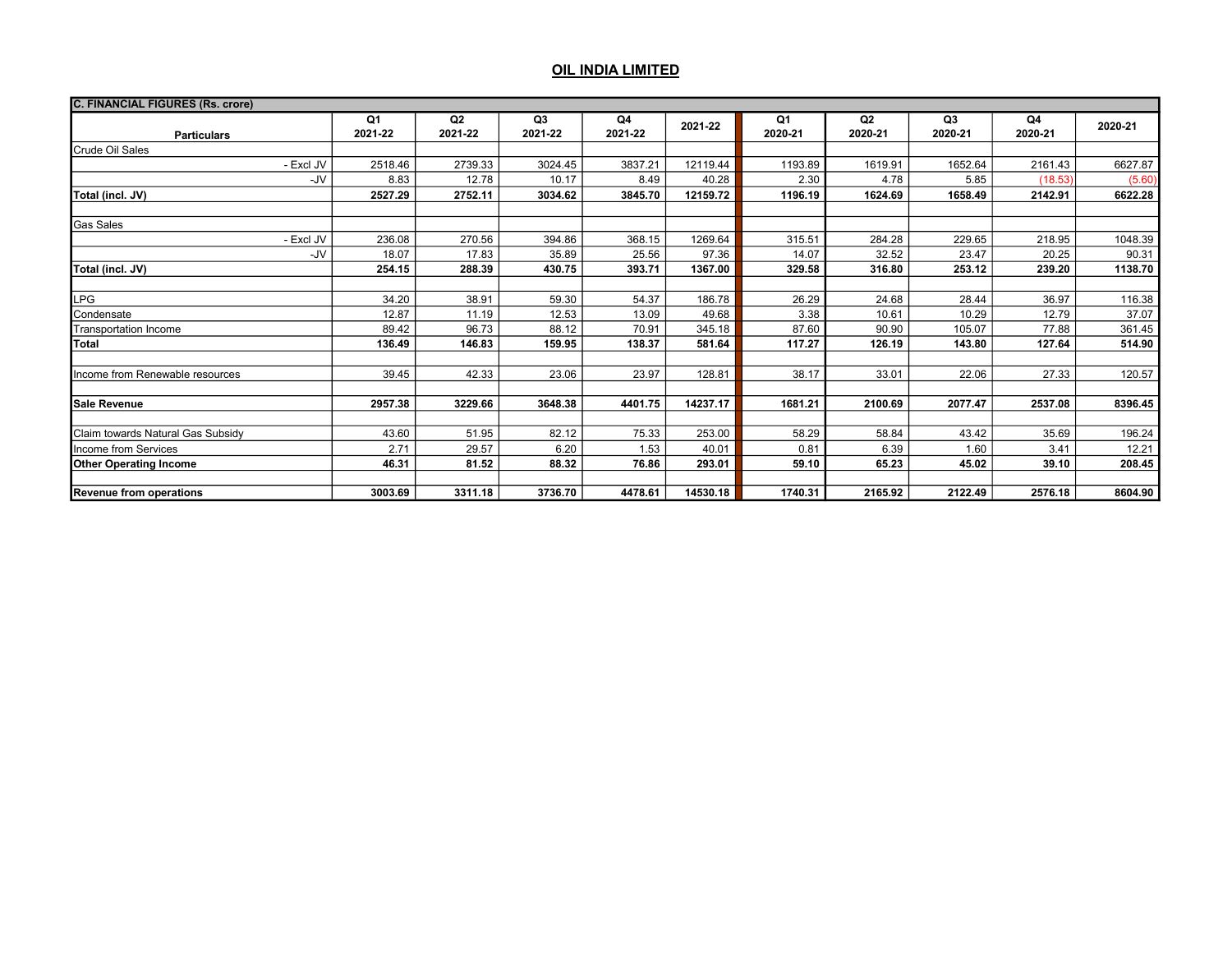| D. DDA COST (Rs. crore)                |                           |               |                           |               |         |                           |               |                           |               |          |
|----------------------------------------|---------------------------|---------------|---------------------------|---------------|---------|---------------------------|---------------|---------------------------|---------------|----------|
| <b>Particulars</b>                     | Q <sub>1</sub><br>2021-22 | Q2<br>2021-22 | Q <sub>3</sub><br>2021-22 | Q4<br>2021-22 | 2021-22 | Q <sub>1</sub><br>2020-21 | Q2<br>2020-21 | Q <sub>3</sub><br>2020-21 | Q4<br>2020-21 | 2020-21  |
|                                        |                           |               |                           |               |         |                           |               |                           |               |          |
| Depreciation                           | 90.83                     | 92.60         | 98.19                     | 112.02        | 393.64  | 127.63                    | 130.56        | 113.93                    | 104.69        | 476.81   |
| Depletion                              | 302.28                    | 323.11        | 364.98                    | 94.77         | 1085.14 | 227.17                    | 239.57        | 270.02                    | 308.59        | 1045.35  |
| Amortization                           | 4.38                      | 4.50          | 4.60                      | 4.52          | 18.00   | 3.71                      | 3.56          | 3.98                      | 4.27          | 15.52    |
|                                        |                           |               |                           |               |         |                           |               |                           |               |          |
| Total                                  | 397.49                    | 420.21        | 467.77                    | 211.31        | 1496.78 | 358.51                    | 373.69        | 387.93                    | 417.55        | 1537.68  |
|                                        |                           |               |                           |               |         |                           |               |                           |               |          |
| <b>E. STATUTORY LEVIES (Rs. crore)</b> |                           |               |                           |               |         |                           |               |                           |               |          |
|                                        |                           |               |                           |               |         |                           |               |                           |               |          |
| Royalty                                | 442.09                    | 439.41        | 525.28                    | 645.49        | 2052.27 | 255.89                    | 291.75        | 244.96                    | 371.49        | 1164.09  |
| Cess                                   | 429.64                    | 468.02        | 514.58                    | 650.21        | 2062.45 | 206.73                    | 278.53        | 284.31                    | 370.36        | 1139.93  |
| <b>Total</b>                           | 871.73                    | 907.43        | 1039.86                   | 1295.70       | 4114.72 | 462.62                    | 570.28        | 529.27                    | 741.85        | 2,304.02 |
| <b>Royalty</b>                         |                           |               |                           |               |         |                           |               |                           |               |          |
| Onshore                                |                           |               |                           |               |         |                           |               |                           |               |          |
| - Crude Oil                            | 417.18                    | 412.30        | 482.03                    | 607.51        | 1919.02 | 224.16                    | 263.24        | 226.66                    | 343.14        | 1057.20  |
| - Natural Gas                          | 24.91                     | 27.11         | 43.25                     | 37.98         | 133.25  | 31.73                     | 28.51         | 18.30                     | 28.35         | 106.89   |
| Total                                  | 442.09                    | 439.41        | 525.28                    | 645.49        | 2052.27 | 255.89                    | 291.75        | 244.96                    | 371.49        | 1164.09  |
|                                        |                           |               |                           |               |         |                           |               |                           |               |          |
| F. OTHER EXPENDITURE (Rs. crore)       |                           |               |                           |               |         |                           |               |                           |               |          |
|                                        |                           |               |                           |               |         |                           |               |                           |               |          |
| Provisions                             | 21.24                     | 467.93        | 380.71                    | 161.52        | 1031.40 | 179.10                    | 58.31         | 650.24                    | 114.06        | 1001.71  |
| Consumption of materials               | 62.90                     | 76.64         | 59.67                     | 73.25         | 272.46  | 54.60                     | 55.10         | 68.25                     | 58.28         | 236.23   |
| Cost of support services               | 293.71                    | 276.38        | 413.49                    | 402.54        | 1386.12 | 195.56                    | 247.09        | 476.04                    | 505.09        | 1423.78  |
| Insurance, rent, CSR, sundry exps.etc. | 90.11                     | 58.36         | 64.12                     | 210.31        | 422.90  | 67.51                     | (75.31)       | 13.32                     | 215.18        | 220.70   |
| Exploration cost written off           | 6.06                      | 126.60        | 48.98                     | (18.46)       | 163.18  | 114.55                    | 2.78          | 10.02                     | (7.51)        | 119.84   |
|                                        |                           |               |                           |               |         |                           |               |                           |               |          |
| Total                                  | 474.02                    | 1005.91       | 966.97                    | 829.16        | 3276.06 | 611.32                    | 287.97        | 1217.87                   | 885.10        | 3002.26  |